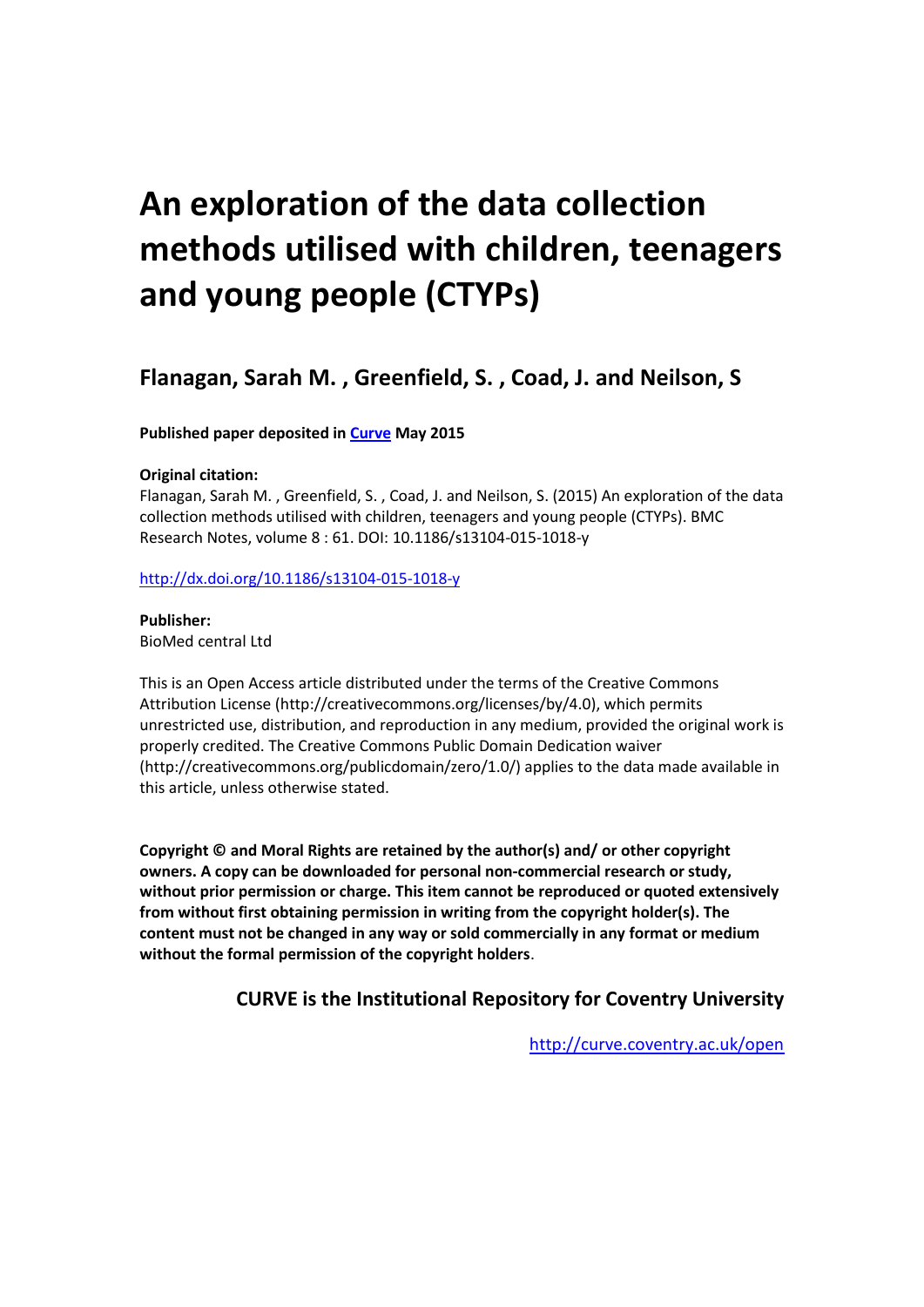## **SHORT REPORT SHORT CONSUMING THE CONSUMING THE CONSUMING THE CONSUMING THE CONSUMING THE CONSUMING THE CONSUMING THE CONSUMING THE CONSUMING THE CONSUMING THE CONSUMING THE CONSUMING THE CONSUMING THE CONSUMING THE CO**



# An exploration of the data collection methods utilised with children, teenagers and young people (CTYPs)

Sarah M Flanagan<sup>1\*</sup>, Sheila Greenfield<sup>1</sup>, Jane Coad<sup>2</sup> and Susan Neilson<sup>1</sup>

## Abstract

Background: The impact of cancer upon children, teenagers and young people can be profound. Research has been undertaken to explore the impacts upon children, teenagers and young people with cancer, but little is known about how researchers can 'best' engage with this group to explore their experiences. This review paper provides an overview of the utility of data collection methods employed when undertaking research with children, teenagers and young people.

A systematic review of relevant databases was undertaken utilising the search terms 'young people', 'young adult', 'adolescent' and 'data collection methods'. The full-text of the papers that were deemed eligible from the title and abstract were accessed and following discussion within the research team, thirty papers were included.

Findings: Due to the heterogeneity in terms of the scope of the papers identified the following data collections methods were included in the results section. Three of the papers identified provided an overview of data collection methods utilised with this population and the remaining twenty seven papers covered the following data collection methods: Digital technologies; art based research; comparing the use of 'paper and pencil' research with web-based technologies, the use of games; the use of a specific communication tool; questionnaires and interviews; focus groups and telephone interviews/questionnaires.

The strengths and limitations of the range of data collection methods included are discussed drawing upon such issues as of the appropriateness of particular methods for particular age groups, or the most appropriate method to employ when exploring a particularly sensitive topic area.

**Conclusions:** There are a number of data collection methods utilised to undertaken research with children, teenagers and young adults. This review provides a summary of the current available evidence and an overview of the strengths and limitations of data collection methods employed.

Keywords: Children, Teenagers, Young adults, Research methods, Data collection methods

#### Background

Each year in the UK 2,022 people aged 15-24 and 1,578 people aged 0-14 are diagnosed with cancer [\[1](#page-13-0)]. Although cancer is relatively uncommon in the 15-24 age groups with less than one percent of total cancers diagnosed in teenager and young people [\[2](#page-13-0)], it is the commonest disease related cause of death in England [[3\]](#page-13-0). Furthermore, there is evidence that the incidence of cancer amongst young people is increasing, rising at an

\* Correspondence: [s.m.flanagan@bham.ac.uk](mailto:s.m.flanagan@bham.ac.uk) <sup>1</sup>

<sup>1</sup>The Department of Primary Care Clinical Sciences, The University of Birmingham, B15 2TT Edgbaston, Birmingham, UK

average of 0.9% per year [[4\]](#page-13-0). The impact of the disease upon patients, particularly on teenagers and young people can be profound. Aside from the physical pain, changes to functional ability, social limitations, issues of an existential nature and of self-identity that accompany a cancer diagnosis and experience of the disease, teenagers and young people with cancer also experience the 'intersection of the cancer experience with developmental tasks associated with this period' [[5\]](#page-13-0). The physical changes that occur at adolescence along with the development of a sexual identity, separation from parents and increased involvement with peers and autonomous decision making bring with them, their own particular challenges without



© 2015 Flanagan et al.; licensee BioMed Central. This is an Open Access article distributed under the terms of the Creative Commons Attribution License [\(http://creativecommons.org/licenses/by/4.0\)](http://creativecommons.org/licenses/by/4.0), which permits unrestricted use, distribution, and reproduction in any medium, provided the original work is properly credited. The Creative Commons Public Domain Dedication waiver [\(http://creativecommons.org/publicdomain/zero/1.0/](http://creativecommons.org/publicdomain/zero/1.0/)) applies to the data made available in this article, unless otherwise stated.

Full list of author information is available at the end of the article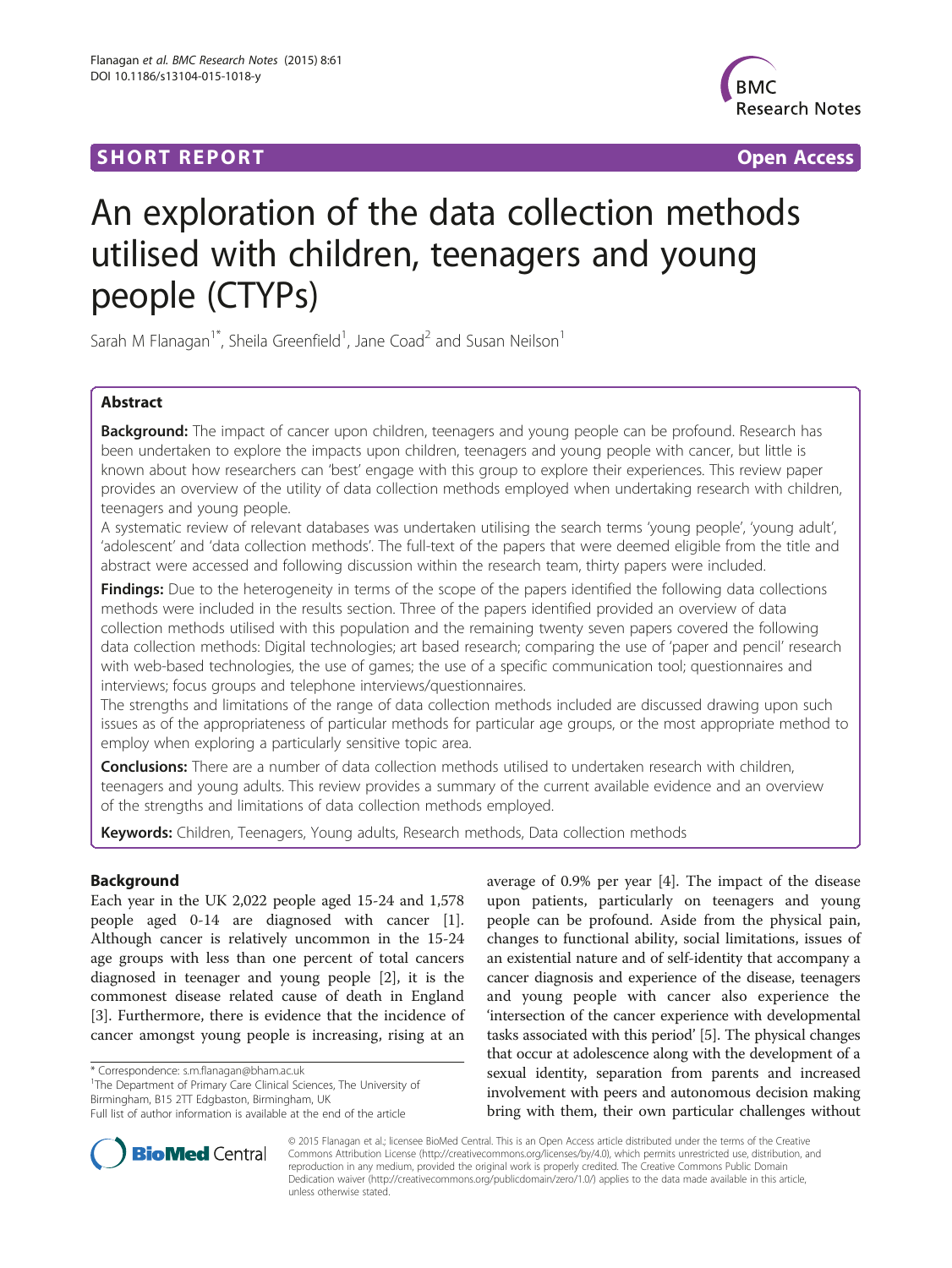the added trauma of experiencing the effects of a chronic and potentially life-limiting disease [\[6\]](#page-13-0). Furthermore, experiences of relapsed cancer can heighten the psychological burden for young people. Interviews undertaken with teenagers and young people whose cancer had returned [\[7](#page-13-0)] describe the sense of devastation and shock experienced on hearing the news of cancer recurrence.

The experiences of being diagnosed with, treated for, and in particular living with cancer in teenagers and young people have been explored. Cancer in this group has been described as being connected to the fear of the unknown [\[8](#page-13-0)] fear of alienation and of altered appearance [[9,10\]](#page-13-0) and fear of dying [\[9](#page-13-0)].

Given the physical and psychological impacts of living with cancer along with the need for researchers to engage with this group and for their voices to be heard, this paper aims to review the kinds of data collection methods preferred by teenagers and young people.

Undertaking research with teenagers, young people and adults who have been diagnosed with cancer can be problematic. There may be concerns that is it overly burdensome for individuals to participate in research whilst undergoing treatment, along with ethical issues like consent taking and family worries around fears of researchers raising potentially distressing topics

#### Teenagers, young people and adolescents - terms of reference

Before undertaking the review, it was important that we were able to focus upon studies undertaken with the population of interest and it is noted that the terms 'teenager' and 'young people' are commonly synonymised with terms such as 'adolescent' or 'young adult'. Some authors use the term 'children' if they are referring to individuals under 16 and for this reason, some of the included studies refer to participants as children rather than teenagers.

The period of adolescence is defined as 'the period of life beginning with the appearance of secondary sexual characteristics and terminating with the cessation of somatic growth' and although there is no general consensus about the age range defined as adolescent, it is cited as covering the ages 11 to 19. Dashiff and colleagues urge researchers to be mindful of the areas of overlap that can occur between the biological, cognitive and emotional developmental phases of adolescence, along with the fact that boys generally begin puberty one and a half to two years later than girls [\[11](#page-13-0)]. The research setting itself can have an effect upon how a young person responds to research questions, for example, young people's responses in a focus group undertaken in a school setting may be influenced by peer pressure. At home, family norms may impact upon responses given by young person. Cultural norms with particular adolescent sub groups may also come into play.

Turner-Henson also notes the variation that comes with the stages of maturation in terms of adolescence in terms of biology and cognition and provides a typography of 'adolescence' in terms of age ranges. However, broadly speaking 'early adolescence' includes ages 10 to 14; middle adolescence ages 15-17 and finally, late adolescence is typified by ages 18 to 21. In terms of the development of cognitive skills, it is noted that particularly for those in early and middle adolescence, that individuals can feel that they lack authority or control in a health care setting, and may feel they have little autonomy over decisions made about their treatment [\[12\]](#page-13-0). Such feelings can also be applied to how they respond to research, deferring to the researcher, parents, or healthcare professionals. Such factors must be borne in mind when undertaking research, ensuring a balance is struck between scientific responsibility and participant welfare.

However, it is noted that the use of this age demarcation brings its own inherent difficulties given the variation of maturation on an individual level. A 14 year old considered to be in the early adolescent stage may be biologically, emotional and cognitively closer to a 17 year old depending on their past experiences and environmental factors.

Furthermore, adolescents can be a vulnerable group. It is important that they are active participants in the decision making process in terms of participating in research e.g. assent/consent process; knowledge of the risks and benefits of participation. Researchers must be mindful of and accountable for the power they hold in influencing decisions to participate in research.

#### Ethical considerations of research with adolescents

However, there are also inherent ethical and methodological issues to be considered in research with all teenagers, young people and adolescents irrespective of the topic being explored. Clear judgment and expertise are required by researchers in ensuring that participants have been able to give fully informed consent and that participants have fully understood what they are agreeing to take part in. Furthermore, careful consideration needs to be given to the most appropriate method of data collection utilised for this group. Is a group setting appropriate for eliciting responses from teenagers and young people when the topic of interest is of a sensitive nature? Would implicit power differentials between researcher and young person impede the elicitation of meaningful or truthful responses?

It is acknowledged that medical research involving under 16 s is an important means of 'promoting child health and well-being' [[13\]](#page-13-0). The law relating to research on children (children are in this context, defined as under 18) is not entirely clear. However, the application of general principles indicates that where children have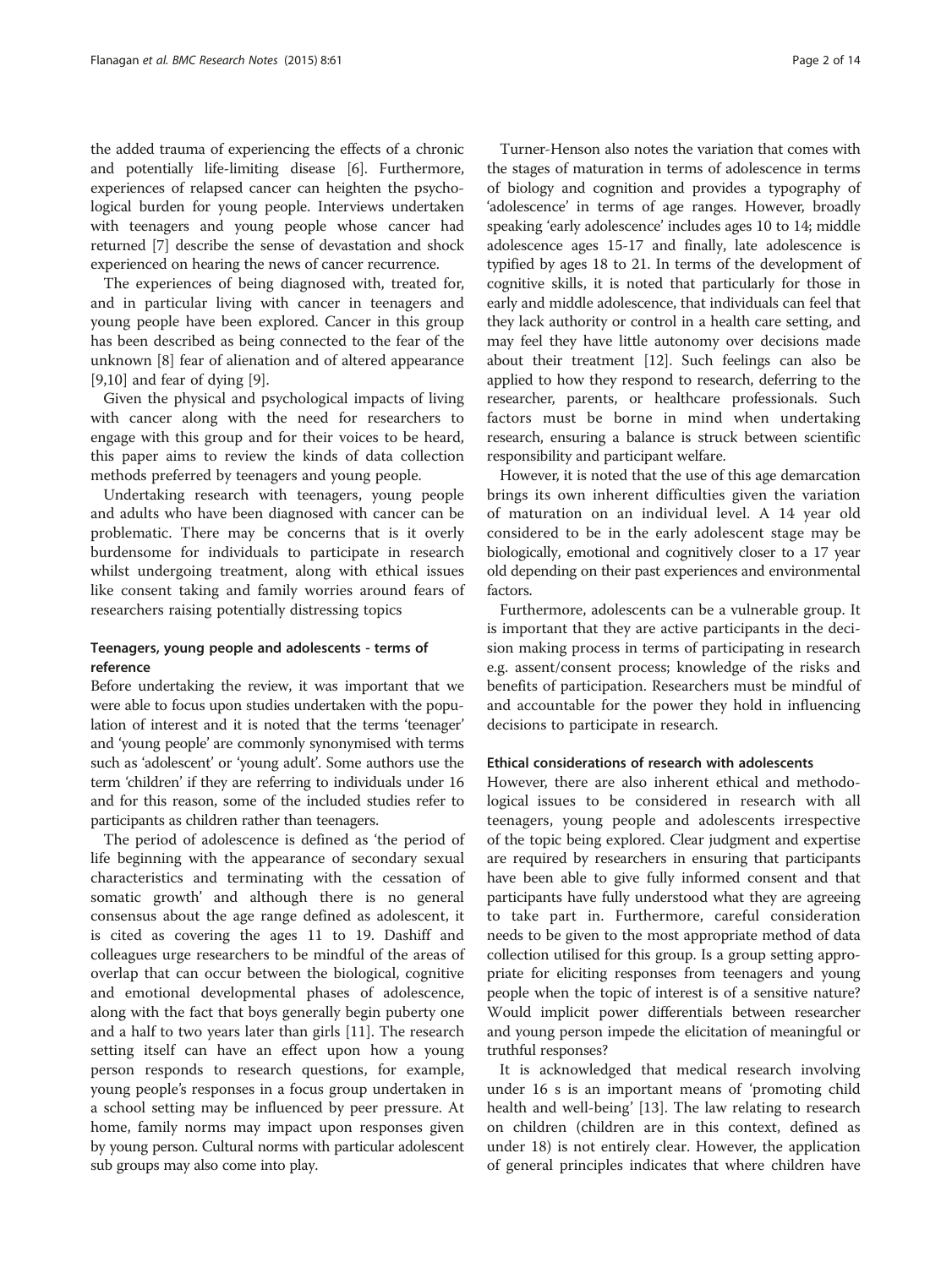<span id="page-3-0"></span>'sufficient understanding and intelligence to understand what is proposed', it is they and not their parents whose consent is required by law.

Informed consent is ' the process of agreeing to take part in a study based on access to all relevant and easily digestible information about what participation means, in particular in terms of harms and benefits [\[14](#page-13-0)].

Given the complex emotional and cognitive changes that occur during adolescence and young adulthood, ensuring that consent is viewed as a process, with the researcher constantly checking understanding and ensuring transparency and clarity in terms of the aims, objectives, risk and benefits is of particular importance.

The Society for Adolescent Medicine 2003 (USA) produced guidelines the aims of which are to 'protect individual adolescent subjects' [\[15](#page-13-0)]. These guidelines offer some pertinent considerations; for example, respecting the young person will require balancing the respect for the 'emerging capacity' of an adolescent for independent decision making with an awareness for that 'special protection' should be in place to acknowledge 'limited cognitive capacity' where this is deemed necessary. The past exclusions of adolescents from research has, it is noted, had a detrimental effect upon this group, who may be excluded from the benefits of participation not having their voices heard has led to interventions or programmes that do not take into account the specific needs of this group.

As a precursor to a study to ask teenagers and young people about the data collection methods that may 'best' enable them to record and communicate their experiences of living with cancer a narrative review was undertaken. The review examined the literature pertaining to methods employed with teenagers, young people and adolescents irrespective of discipline e.g. education, sociology, health research, to explore the range and utility of the methods employed.

Conventional methods of data collection include questionnaires, one to one interviews and focus groups. However, in recent years, more novel methods of data collection have been trialled for use with CTYPs in a variety of medical or non-medical settings, for example the use of participatory methods [[16\]](#page-13-0) or digital technologies [\[17](#page-13-0)]. The use of video diaries as a way for CTYPs to record and communicate their experiences have been utilised [[18\]](#page-13-0). The use of art and photography based techniques have also proved successful with younger children [\[19](#page-13-0)].

This review aims to provide a summary of the papers that discuss the utility of particular data collection methods with CTYPs.

Following initial scoping searches, it became apparent that there is paucity in the literature pertaining to the types of data collection methods utilised with CTYPs with cancer. Given this, a decision was made by the research team to widen the search to include all studies pertaining to data collection methods utilised with CTYPs.

Database searches were undertaken by an information specialist and to ensure that a systematic search of the available evidence was undertaken, the following databases were searched: Medline, Embase, Cochrane; Assia, SSCI, CINAHL, CLib, ERIC and Medline in Process (Table 1). These databases were searched to ensure that the breadth of literature across the social and medical sciences was captured. Further searches of the grey literature were undertaken to capture studies that were not returned via the database searches above.

The search terms were: Young people, young adult, teenager, adolescent, data collection methods (any type of data collection was included to ensure the range of methods could be captured).

#### Inclusion criteria

Given the heterogeneity in terms of how teenagers and young people are defined in the literature, for the purposes of this review, all studies that included data collection methods with people between the ages of 13 and 24 were included (this age range represents the patients treated on Teenager Cancer Trust units that will be recruited for the second stage of the study). All databases were searched from inception to February 2013. This enabled a wider range of studies to be included. Some studies were included that described their participants as children if the age fell within the 13-24 range. The search included national and international studies.

#### Exclusion criteria

Papers where the focus was upon the study outcomes alone, rather than the data collection method per se.

The title and abstracts were imported into Reference Manager (version 12). Following removal of the duplicates, the title and abstracts of the remaining studies were assessed to check eligibility.

| <b>Datebase</b>    | <b>Results returned</b> |
|--------------------|-------------------------|
| Medline            | 50                      |
| Embase             | 50                      |
| Cochrane           | 3                       |
| Assia              | 45                      |
| SSCI               | 64                      |
| CINAHL             | 56                      |
| CLib               | 90                      |
| <b>ERIC</b>        | 23                      |
| Medline in Process | 3                       |
| <b>Total</b>       | 384                     |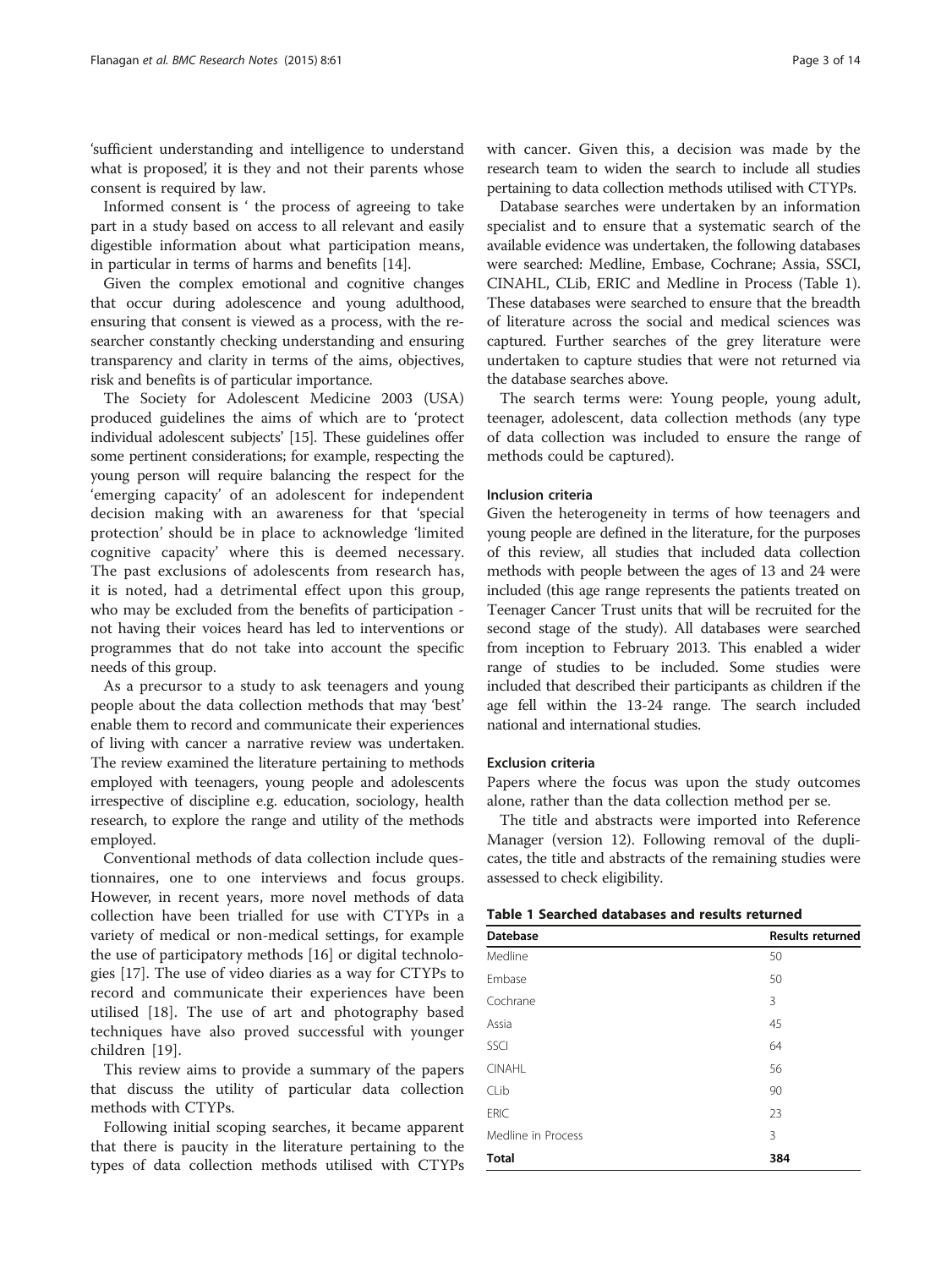The full-text of the papers that were deemed eligible from the title and abstract were accessed and those that did not fit the eligibility criteria excluded from the study. 13 studies were included that were identified from citation searches and discussions within the research team. See Figure 1 for details of the search results.

#### Findings

Due to the heterogeneity in terms of the scope of the papers identified and for ease of assessing the included papers, where possible, studies that focused upon a particular method of data collection are discussed together.

Broadly speaking, the types of data collection methods assessed in the included studies were:

Digital technologies Art based research Comparing the use of 'paper and pencil' research with Web-based technologies The use of games Use of a specific communication tool Questionnaires and interviews Focus groups Telephone

Three papers covered a number of data collection methods and these are presented at the beginning of the review. Table [1](#page-3-0) lists the first author, title, year of publication, country of origin, age range of population and discipline for each paper included in the review. The majority of the papers were published between 2001 and 2011, with only one paper published in 1992. There were 14 papers

published in the USA; 8 from the UK; 3 from Australia and New Zealand; 3 from Europe and one paper was published in Brazil. The health disciplines were the most common source of research, with education and the social sciences also featuring in the list of identified studies. See Table [2](#page-5-0) for the types of data collection methods identified in the review. Table [3](#page-7-0) presents the strengths and limitations of the data collection methods studied.

#### Papers reporting an overview of methods

Walker's paper [[20\]](#page-13-0) discusses the types of methodologies for data collection with children and young people and notes that the use of vignettes can be particularly useful as 'ice-breakers' in this population.

The author reports that the use of stories with a strong moral opinion can start discussions that are more confident and can provoke debate and interest for the participants. The use of pictures and photos are also useful for capturing attention as can the use of well known quotations to strike up discussions. Linking these with popular culture can also harness a young person's interest and encourage engagement in the topic area. The authors note that researching with children and young people requires reassurance that there are no wrong answers.

One way of demonstrating this in an individual interview setting is to use an 'about me' sheet to remind participant that they are the focus of the interview and that their opinions count. It can help reinforce the notion that there are no 'right' answers.

Focus groups when conducted with this group can encourage individuals to voice their opinion when others

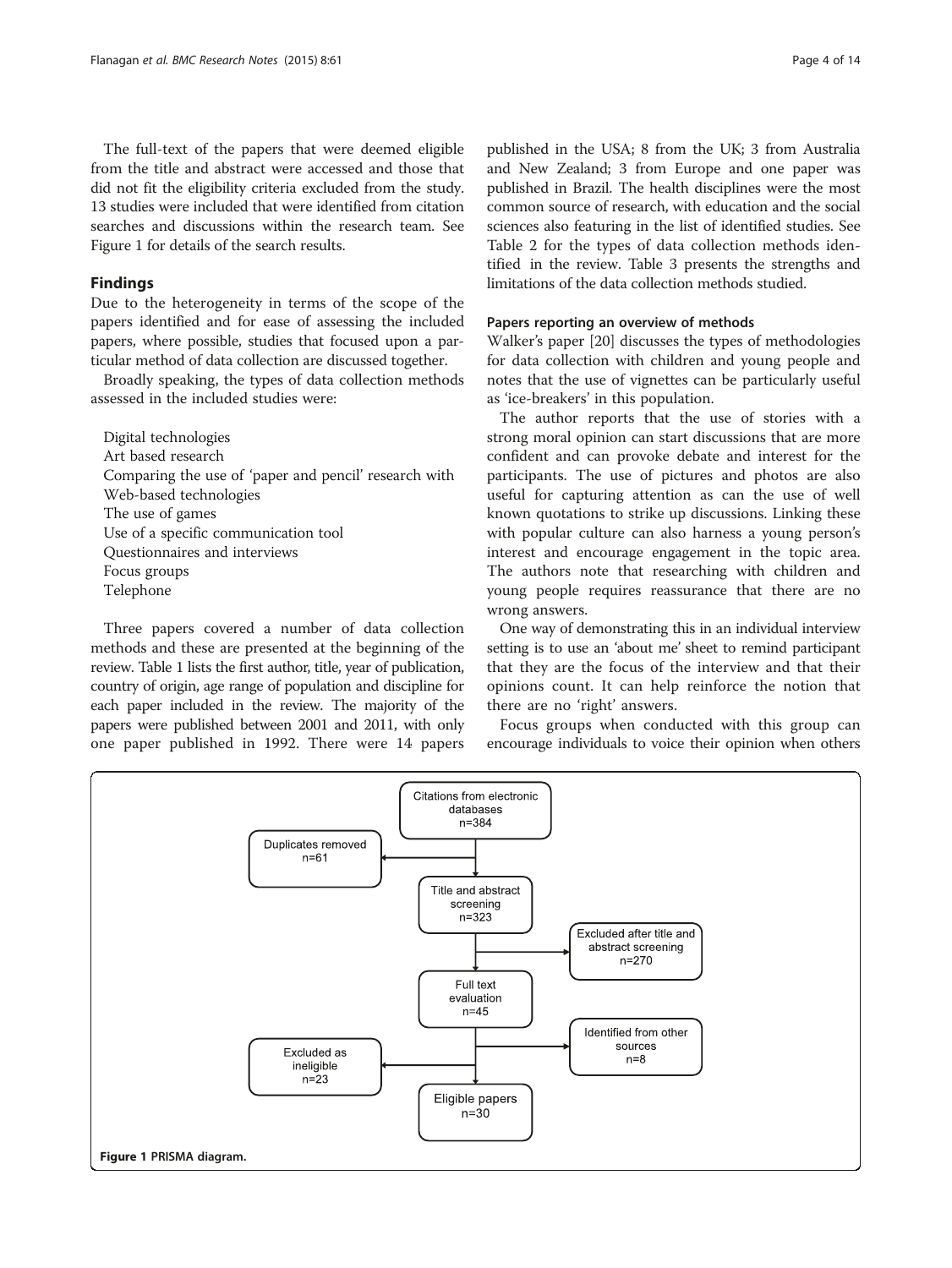### <span id="page-5-0"></span>Table 2 Types of data collection methods identified in review

| Data collection<br>method  | <b>Title, Author</b>                                                                                                                                                                              | Country     |          | Year Sample size<br>(if applicable) | Age range<br>(if applicable)                   | <b>Discipline</b>                     |
|----------------------------|---------------------------------------------------------------------------------------------------------------------------------------------------------------------------------------------------|-------------|----------|-------------------------------------|------------------------------------------------|---------------------------------------|
| <b>Overview of methods</b> | Walker S. Consulting with children and young people.                                                                                                                                              | UK          | 2001 n/a |                                     | n/a                                            | Social studies                        |
|                            | Fargas-Malet M et al. Research with children: methodological issues and<br>innovative techniques.                                                                                                 | UK          | 2010 n/a |                                     | n/a                                            | Childhood research                    |
|                            | Christian BJ et al. It's a small, small world: Data collection strategies for<br>research with children and adolescents.                                                                          |             | 2010 n/a |                                     |                                                | Paediatric Nursing                    |
| Digital technologies       | Murthy D. Digital Ethnography: An examination of the use of new<br>technologies for social research.                                                                                              | <b>USA</b>  | 2008 n/a |                                     | n/a                                            | Sociology                             |
|                            | Cranmer S. Listening to excluded young people's perspectives on how<br>digital technologies support and challenge their lives.                                                                    | UK          |          | 2010 n=13                           | $12 - 15$                                      | Education                             |
|                            | Baer A et al. Obtaining sensitive data through the web: An example of<br>design and methods.                                                                                                      | <b>USA</b>  |          | 2002 n=500                          | $18 - 20$                                      | Health/Epidemiology                   |
|                            | Cleary M, Walter G. Is e-mail communication a feasible method to interview<br>young people with mental health problems.                                                                           | Australia   | 2011 n/a |                                     | n/a                                            | Health/nursing                        |
|                            | Blackstone MM et al. Feasibility of an interactive voice response tool for<br>adolescent assault victims.                                                                                         | <b>USA</b>  |          | 2009 n=131                          | $12 - 19$                                      | Health/emergency<br>medicine          |
|                            | Trapl ES et. Use of audio-enhanced personal digital assistants for<br>school-based data collection.                                                                                               | <b>USA</b>  |          | 2005 n=645                          | $12 - 13$                                      | Health/adolescent<br>health           |
|                            | Denny SJ et al. Hand-held internet tablets for school-based data collection.                                                                                                                      | New Zealand |          | 2008 n=177                          | $12 - 17$                                      | Health                                |
|                            | Des Jarlais DC et al. The use of electronic debit cards in longitudinal<br>data collection with geographically mobile drug users.                                                                 | <b>USA</b>  |          | 2005 n=139                          | $16 - 32$                                      | Health/Substance use                  |
|                            | Mangunkusumo RT et al. Internet- administered health questionnaires<br>compared with a paper version in a randomized study.                                                                       | Holland     |          | 2005 n=565                          | $13 - 17$                                      | Health                                |
|                            | McCabe SE et al. Feasibility study for collecting alcohol and other drug use<br>data among secondary school students: A web-based survey approach.                                                | <b>USA</b>  |          | 2004 n=1536                         | $11 - 16$                                      | Health/Substance use                  |
|                            | Tates K et al. Online focus groups as a tool to collect data in hard-to-include<br>populations: examples from paediatric oncology.                                                                | Holland     |          | 2009 n=25                           | $8 - 17$                                       | Health/paediatrics                    |
| <b>Focus Groups</b>        | Banister E. Data collection strategies for accessing adolescent women's<br>worlds, 2002                                                                                                           | Canada      |          | 2002 n=31                           | $14 - 16$                                      | Health/Nursing                        |
|                            | Yonekura T et al. The educative game as a sensitization strategy for the<br>collection of data with adolescents.                                                                                  | Brazil      |          | 2010 n=209                          | $15 - 19$                                      | Education/Health                      |
| Paper versus<br>Computer   | Beebe T et al. The effects of data collection mode and disclosure on<br>adolescent reporting of health behaviour.                                                                                 | <b>USA</b>  |          | 2006 n=610                          | $12 - 18$                                      | Health                                |
|                            | Scott-Johnson PE et al. Web-based data collection: An effective strategy<br>for increasing African Americans' participation in health-related research.                                           | <b>USA</b>  |          | 2010 n=192                          | 18-28                                          | Health                                |
|                            | Wu Y& Newfield SA. Comparing data collected by computerized and<br>written surveys for adolescence health research. Journal of School Health                                                      | <b>USA</b>  |          | 2007 n=1131                         | $12 - 16$                                      | Health/adolescent<br>health/Education |
|                            | Wyrick DL& Bond L. Reducing sensitive survey response bias in research<br>on adolescents: A comparison of Web-based and paper-and-pencil administration.<br>American Journal of Health Promotion. | <b>USA</b>  |          | 2011 n=628                          | Unspecified (middle Health<br>and high school) |                                       |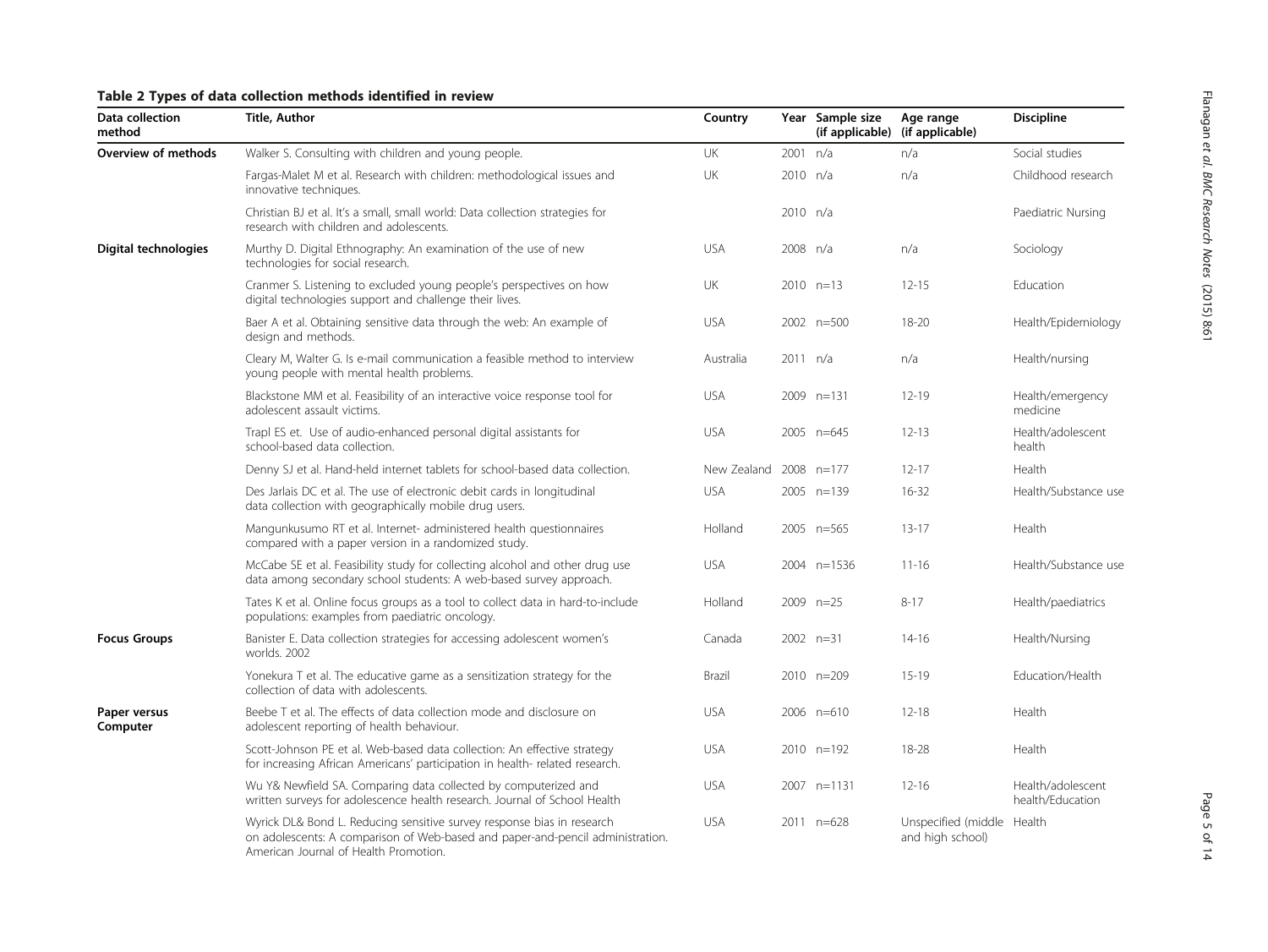## Table 2 Types of data collection methods identified in review (Continued)

|                  | <b>Questionnaire/Interviews</b> Plummer ML, et al. "A bit more truthful": the validity of adolescent sexual behaviour<br>data collected in rural northern Tanzania using five methods. Sex Transm Infect               | UK          |          | 2004 n=9280 | Mean age<br>15.5 years              | Health               |
|------------------|------------------------------------------------------------------------------------------------------------------------------------------------------------------------------------------------------------------------|-------------|----------|-------------|-------------------------------------|----------------------|
|                  | Dockrell J, Joffe H. Methodological issues involved in the study of young people<br>and HIV/AIDS: a social psychologicial view. Health Education Research.                                                             | UK          | 1992 n/a |             | Not defined<br>(young people)       | Health and Education |
|                  | Kann Let al As assessment of the effect of data collection setting on the prevalence<br>of health risk behaviours among adolescents. Journal of Adolescent Health.                                                     | <b>USA</b>  | 2002     | Unclear     | $14 - 17$                           | Health               |
| <b>Telephone</b> | Ellen JM et al. A randomized comparison of A-CASI and phone interviews to assess<br>STD/HIV-related risk behaviours in teens. Journal of Adolescent Health.                                                            | <b>USA</b>  | 2002     | $n=223$     | $12 - 18$                           | Health               |
|                  | Jaya PH, et al. Differences in young people's reports of sexual behaviours according to<br>interview methodology: A randomized trial in India. American Journal of Public Health.                                      | <b>USA</b>  |          | 2008 n=1293 | $15 - 19$                           | Health               |
|                  | Kauer SD et al. Investigating the utility of mobile phones for collecting data about<br>adolescent alcohol use and related mood, stress and coping behaviours: Lessons<br>and recommendation. Drug and Alcohol Review. | Australia   | 2009     | $n=18$      | $14 - 17$                           | Health               |
| Audio diary      | Sargeant S, Gross H. Young people learning to live with inflammatory bowel disease:<br>Working with an 'unclosed' diary. Qual Health Research.                                                                         | UK          | 2011     | $n=6$       | $11 - 16$                           | Health               |
| Art              | Coad J et al. Involving children and young people in the development of art-based<br>research tools. Nurse Researcher.                                                                                                 | UK          | 2009     | n/a         | $11 - 18$                           | Health               |
|                  | Coad J. Using art-based techniques in engaging children and young people in<br>health care consultations and/or research. Journal of Research in Nursing.                                                              | UK          | 2007     | n/a         | Not specified<br>(discussion paper) | Health               |
|                  | Di Gallo A. Drawing as a means of communication at the initial interview with<br>children with cancer. Journal of Child Psychotherapy.                                                                                 | Switzerland | 2001     | n/a         | Not specified<br>(discussion paper) | Psychology           |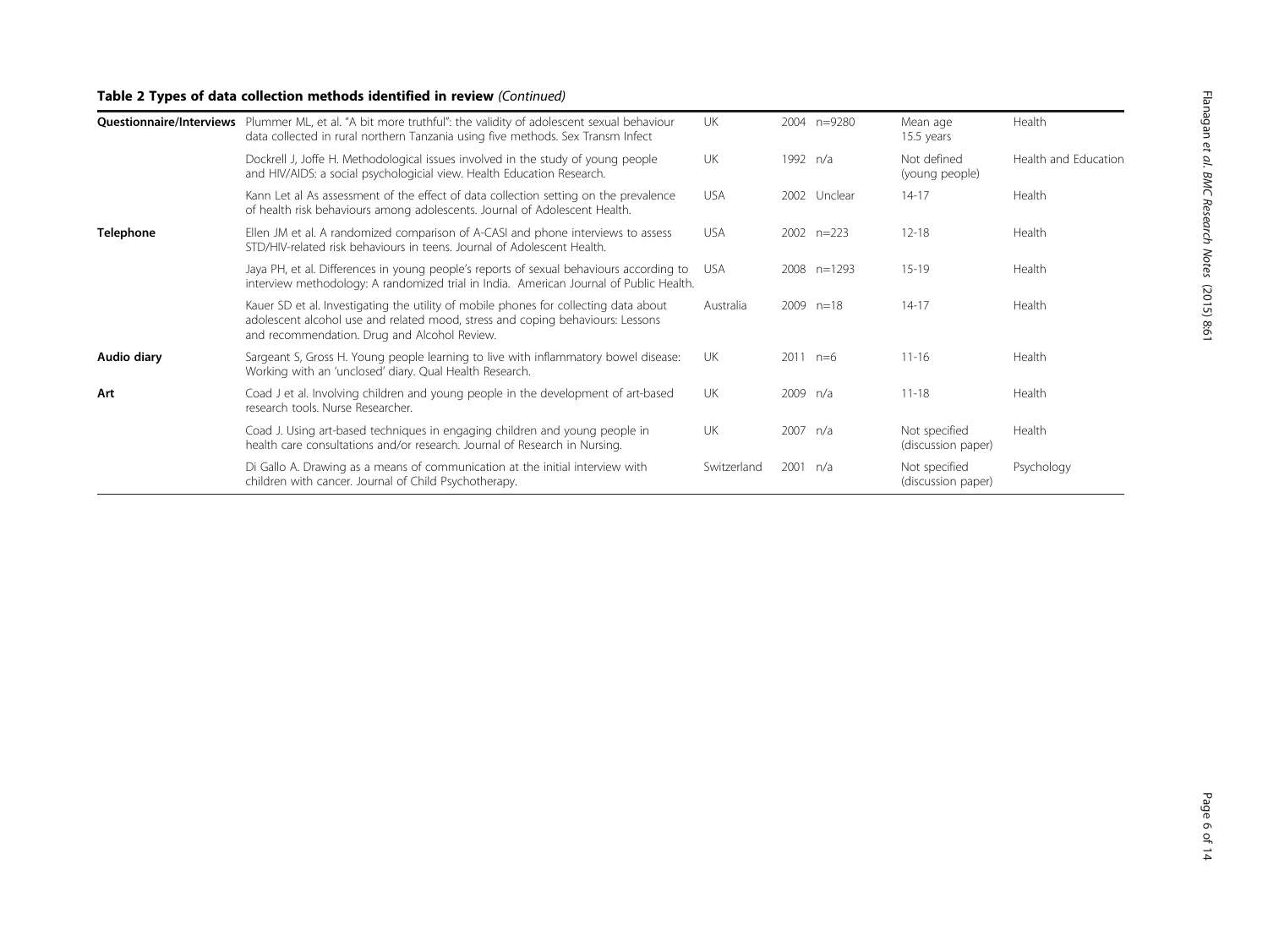| Data collection<br>methods  | <b>Strengths</b>                                                                                                                                                                                                                                                                                                                                                                                                                                                                   | Limitations                                                                                                                                                                                   |
|-----------------------------|------------------------------------------------------------------------------------------------------------------------------------------------------------------------------------------------------------------------------------------------------------------------------------------------------------------------------------------------------------------------------------------------------------------------------------------------------------------------------------|-----------------------------------------------------------------------------------------------------------------------------------------------------------------------------------------------|
| <b>Digital technologies</b> | • Young people generally engaged in the digital world.<br>Sense of immediacy 24 hour access. Researchers can<br>'access potential participants' via 'chain of friends'. Can<br>give voice to marginalised groups (excluded young<br>people). Web based data collection can provide greater<br>anonymity. Good for sensitive topics. Cheaper than more<br>conventional methods e.g. posting questionnaires/interviews.<br>Minimise stigma Open responses May improve response rates | · Over-disclosure. Vulnerable to cyber-bullying or<br>security problems. May exclude those from poorer<br>socio-economic backgrounds. Harder to establish<br>rapport over the internet/e-mail |
| <b>Focus Groups</b>         | • Group setting can prompt debate and discussion. Generates<br>large amount of data                                                                                                                                                                                                                                                                                                                                                                                                | • May not be useful for exploring sensitive issues<br>May feel intimidating for some. Need to consider<br>the mix (gender, sex, age)                                                          |
| <b>Ouestionnaires</b>       | • May be completed in privacy, over a period of time. Can<br>be sent to large numbers of potential participants. Can gather<br>large quantities of data                                                                                                                                                                                                                                                                                                                            | • Good for quantitative data collection, less so<br>for qualitative data collection. Expensive<br>(postage/administration)                                                                    |
| <b>Interviews</b>           | • Promotes honest responses. Establishing rapport. Researcher<br>can read non-verbal cues Opportunity to probe and explore<br>responses                                                                                                                                                                                                                                                                                                                                            | · Social acceptability bias. Power differentials may<br>inhibit responses Cultural and gender differences                                                                                     |
| <b>Telephone</b>            | • May be better for sensitive data collection. Access of young<br>people via mobile phones                                                                                                                                                                                                                                                                                                                                                                                         | • May be more difficult to interpret In longitudinal<br>research, may increase drop-out rate if phones are<br>lost/numbers changed                                                            |
| Audio diary/diaries         | • Can record thoughts/feeling as and when. Freedom of<br>expression. Audio diaries can capture the immediacy of<br>experiences and thoughts                                                                                                                                                                                                                                                                                                                                        | • Paper diaries may feel too much like homework<br>Paper diaries dependent upon literacy skills.<br>Confidentiality                                                                           |
| <b>Arts-based methods</b>   | • Useful to aid expression. Useful way of capturing attention<br>and establishing rapport It can be fun. Good for exploring<br>sensitive topics                                                                                                                                                                                                                                                                                                                                    | • Older adolescents may find it patronising. May<br>benefit from use with other methods. Intimidating<br>if participants lack confidence in creative abilities.                               |

#### <span id="page-7-0"></span>Table 3 Summary of strengths and limitations of data collection method

do. The other 'voices' in the group can stimulate, challenge and prompt individuals to express their thoughts, feelings and opinions. The authors do note that not all children and young people find this a useful forum. In terms of undertaking mixed sex focus groups, the authors note that at certain ages gender differences can stimulate debate and different styles of expression.

Fargas-Malet and colleagues [\[21](#page-13-0)] paper discusses the methodological issues of researching with children and in particular, discusses the innovative methods that are being used in research with this group.

As mentioned in the previous paper, the use of visual aids, for example photos can act as useful prompts for discussion in interviews. Their use can help maintain rapport between the child and interviewer and can provide a focus and elicit information. The authors suggest that this can lead to a 'deeper understanding' than a simple conversation. If children or young people are tasked with taking photographs as a means of expression or storytelling, it is important that issues of confidentiality are carefully considered

Drawings can also be a fun way to enable children and young people to express views and experiences. The authors note that it is important to focus not just on drawing, but on what children say about drawing. This can be an efficient way of obtaining large amounts of detail. This technique may be best used in conjunction with other data collection methods as it can be difficult to analyse data from drawings alone. However, the evidence for the efficacy of utilising art and diaries as means of data collection are well described. They can enhance the conceptualisation of knowledge and experiences and their interpretation can add to the knowledge base around the topic explored [[22,23](#page-14-0)].

Q methodology [\[24\]](#page-14-0) involves ranking of preferences, but is not restricted to 'written' words, but pictures, computer generated images, or foods. It has the advantage that it can be delivered face to face, via post, or using web based programmes.

The authors report that the use of a diary or other narrative techniques can be a useful way to explore children and young peoples use and perception of time. However, they raise the issue that such a technique can feel to akin to school work and therefore, may put off some children or young people. Again, issues of confidentiality must be carefully considered as the participants may be using the diary to record very personal and intimate information.

Finally, the authors discuss the relatively common form of data collection - the questionnaire - can be adapted using a format that is more amenable for use with children and young people. For example a recorded questionnaire may be played on personal stereo with the answers written in booklet. Using the telephone of a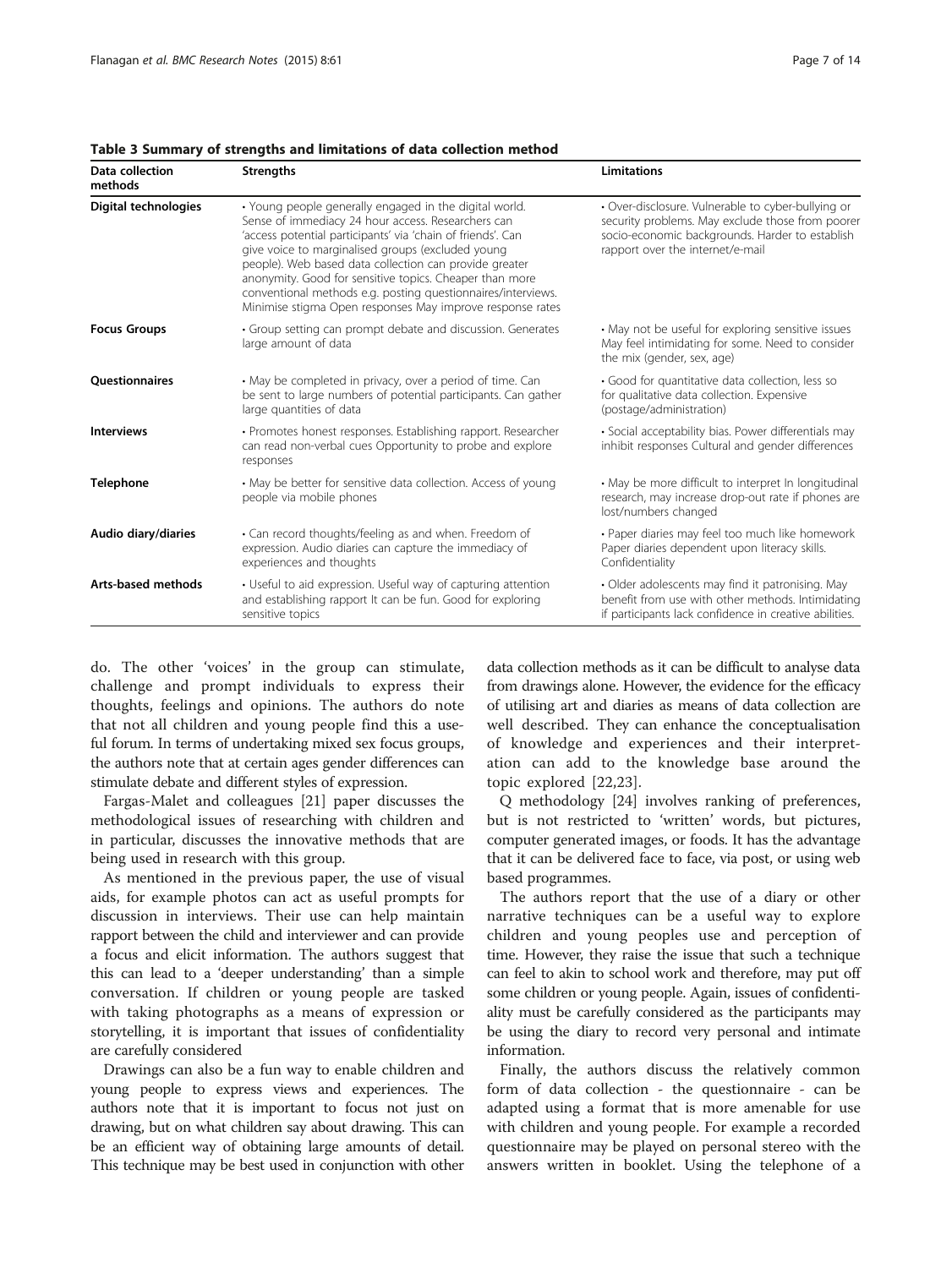computer to collection questionnaire data has the added advantage of being relatively quick to administer and to collect large amounts of data. For some young people, answering questions, particularly on sensitive topics, may be much easier to do in private rather than in a face to face setting. Of course, literacy levels must be considered in using questionnaires as a research technique and for some young people and children this method would not be appropriate [\[25\]](#page-14-0).

The methodological strategies employed across seven studies with children and adolescents are outlined in Christian et al's paper [[26](#page-14-0)] with the aim of illustrating developmentally appropriate, creative strategies with children and adolescents in a research setting. These methods were qualitative, quantitative and mixed methods and include individual interviews, group interviews, creative thinking, creative play and the use of incentives. The use of these research techniques were all found to actively engage the participants. The authors note that engagement was enhanced by using age appropriate techniques, for example, using game playing to examine the attitudes of younger children towards health related issues.

#### Digital technologies

Murthy presents a critical examination of the use of digital technologies in ethnographic research citing the recent upsurge in the use and sophistication of these technologies as a prompt for their use in the filed of social research [[27\]](#page-14-0). Although not specifically considered in terms of their use with CTYPs, the authors report that the nature of some of these technologies e.g. blogs and networking sites make these particularly amenable for use with a younger demographic.

The authors note that on-line questionnaires have the advantage of being cheaper, easier to store and to analyse, but more importantly, it is noted that they can often elicit 'richer' responses, especially when the topic is of a sensitive nature. They provide a more powerful sense of anonymity when compared with data collected in a 'face-to-face' setting. On-line data collection may also provide a more representative sample, engaging those who would ordinarily decline engaging with research.

The use of digital video has also been utilised in a project at a children's hospital, where patients are encouraged to 'teach your clinician about your illness', in this case, asthma, by uploading video diaries. The authors note that the findings from this project demonstrated not only the participants' desire to communicate, but their eagerness to communicate the 'intimate details' of how they experienced their illness. The proliferation of webcams in the work and domestic environment makes this tool another useful data collection method. It is noted that responses via a webcam may be less 'staged' than those elicited via video diary, as the camera is much smaller and less imposing then those traditionally used in this sphere.

Social networking sites for research purposes can be both useful, but also to be used cautiously. They can enable researchers to access 'chains of friends', akin to the use of snowball sampling [\[28](#page-14-0)] to recruit participants. They can also provide access to more marginalised groups, the voices of whom are seldom heard. However, the authors note that despite their allure, membership to on-line communities can be restricted to the 'haves' who are able to access and manipulate such networks and the 'have nots.' The authors note that the use of social networking sites for research should be considered alongside other methods rather than as a stand alone technique.

It critically examines possible problems of technologies.

The use of blogs has been useful in giving a voice to those who are 'traditionally unrepresentated', and can be seen as a 'potentially democratizing force', although as with social networking and other traditional 'off-line' public spheres, where 'patriarchal hegemony persists'.

The authors conclude that despite the exciting array of novel methods that can be harnessed in the research world, they should not replace conventional methods, especially as access to these technologies is still dependent upon class, race and gender issues.

Cranmer's study focuses upon young people who have been excluded from mainstream education and how the use of digital technologies can enhance or challenge their lives [[29\]](#page-14-0). In-depth interviews were conducted with 13 young people, and although the study is not focused upon using digital technologies to collect the research data, it provides a nuanced picture of how such technologies are used by this group. The young people interviewed used these technologies for entertainment and keeping in touch with friends and family. Given that these young people have been excluded from school and are held in a 'participation gap' the usefulness of this as a communication tool is clear. In some ways, children who undergoing treatment for cancer will also experience a 'participation gap' as they may be unable to attend their usual school for long periods and feel socially isolated from their peers. The authors urge some caution in terms of the use of digital technologies as they can leave vulnerable young people exposed to 'unsafe' on-line material. However the benefits for this already marginalised group are clear.

Baer et al. undertook a prospective cohort study to estimate the transmission rates of Human Papilloma Virus (HPV) in young adults (women age 18-20) and describes design methods and implementation issues [\[30](#page-14-0)]. The paper provides a useful overview of the advantages of web based data collection including: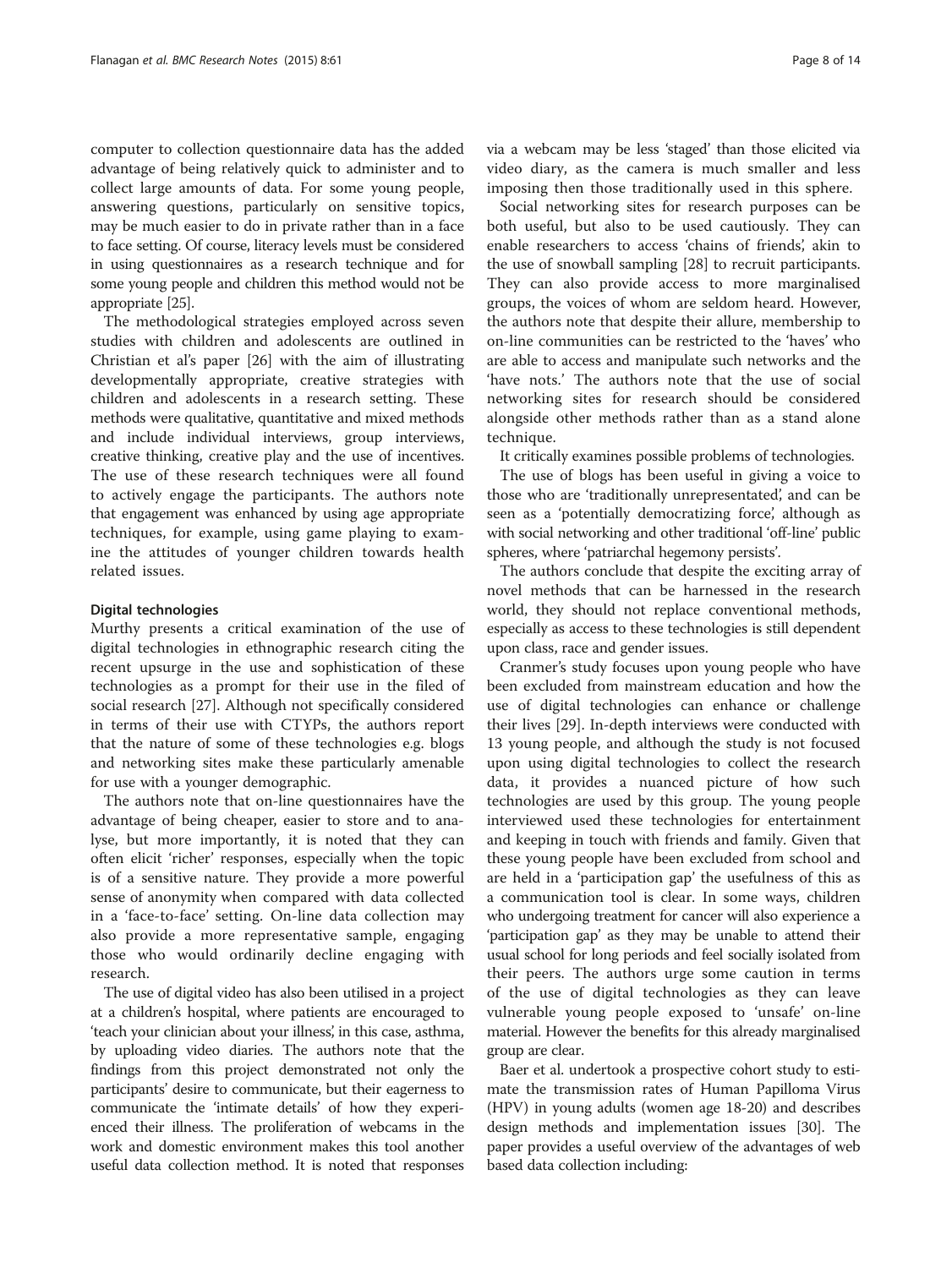- It can provide greater anonymity, especially if a sensitive subject is being explored, than face to face interview and may yield more truthful answers.
- The participant can choose time and place to complete
- Data can be returned to researcher much quicker
- It is a cheaper means of conducting research compared with printing and posting questionnaires.

The study asked participants to complete a sex behaviour questionnaire and web based diary entry and found that the sense of privacy that accompanies on-line diaries was of benefit given the sensitive nature of the subject matter.

As the data was collected at short intervals, recall bias was also reduced.

The authors report that this method is not without obstacles. A level of expertise is required in setting up software and security/confidentiality issues have to be carefully considered. Furthermore, this method may exclude those without access to the internet so they may not be representative of the population.

A study focusing upon the feasibility of e-mail communication for interviewing young people with mental health problems (Cleary, Walter) also provides a useful summary of the advantages and disadvantages to this mode of data collection [[31\]](#page-14-0). The authors report that it allows participants a longer period of time to reflect on questions, compose answers and respond at leisure in comfort. It may enhance participant autonomy, and can be conducted over longer time periods. As noted in Baers, it is also more cost effective (printing/posting/travel expenses are not required) and means those living far from the research site can access just as easily as those in closer geographical proximity [\[30\]](#page-14-0).

The authors note that TYP's tend to be 'savvy', when it comes to using digital technologies and may find this method less intrusive than face to face interviews. It can provide greater privacy, minimise feelings of stigma, and hence yield more 'open' responses.

However, the authors further note that e-mail communication limits the ability to establish a rapport between the researcher and participant, which when addressing sensitive issues can in itself help to create an atmosphere of trust and openness.

Technical problems can also arise, which can compromise the confidentiality and anonymity of participants. Furthermore, as e-mailing requires literacy skills that not all participants may possess, this method may exclude those who struggle to express themselves in the written form.

Overall, the authors recommend that further work is undertaken to examine the acceptability and utility of using e-technology to undertake research.

A further example of using an on-line forum was focused upon children and young people undergoing active treatment for cancer [\[32\]](#page-14-0). In this study, the forum was set up as an on-line focus group and the authors conclude that the level of anonymity that this forum gave participants made it much easier for them to comfortably express themselves. Participants also valued the flexibility and convenience of logging in at their own time and place to join discussions.

Other examples of studies using various digital technologies include a paper focused upon the use of an Interactive Voice Response (IVR). This device was also found to be a feasible and relatively anonymous method of data collection when trialled for use with adolescents who had been the victims of assault [[33\]](#page-14-0).

Des Jarlais and colleagues' study attempted to keep mobile drug users engaged in services by issuing electronic debit cards which paid out after they phoned in to study to complete interviews [\[34](#page-14-0)]. The study found that combined with other efforts to develop positive relationships, the use of electronic cards led to higher participation than noted in previous studies.

The use of audio-enhanced personal digital assistants as a method for data collection was also shown to be feasible for use with school students, keeping students engaged in the research process and improving response rates. It was also found to be effective for students with cognitive impairments or language barriers, who previously struggled with more formal modes of data collection [[35\]](#page-14-0).

Sargeant and colleagues explored the use of an audio diary as a means to record their experiences of young people living with chronic disease [\[36](#page-14-0)]. The authors found that the diary revealed the 'ordinariness' of their experience. The method provided immediacy and intimacy, conversation and reflection as well as flexible method of recording experiences.

Denny and colleagues reported the findings from a study comparing adolescence preference between handheld internet tablets and the use of a lap-top in administering health and well-being questionnaires [\[37](#page-14-0)]. The findings of this study were relatively inconclusive with many participants expressing no preference between two modes. For those who did express a preference the majority of students found the hand-held tablet more private and confidential than using a lap-top.

McCabe and colleagues examine the efficacy of using a web-based survey to collect alcohol and drug data with young people in USA. The study uses a large and ethnically diverse sample [\[38\]](#page-14-0).

The authors point out that due to financial constraints and the emergence of digital technology, there is a need to look beyond postal surveys as the sole mode of data collection. The study does not compare postal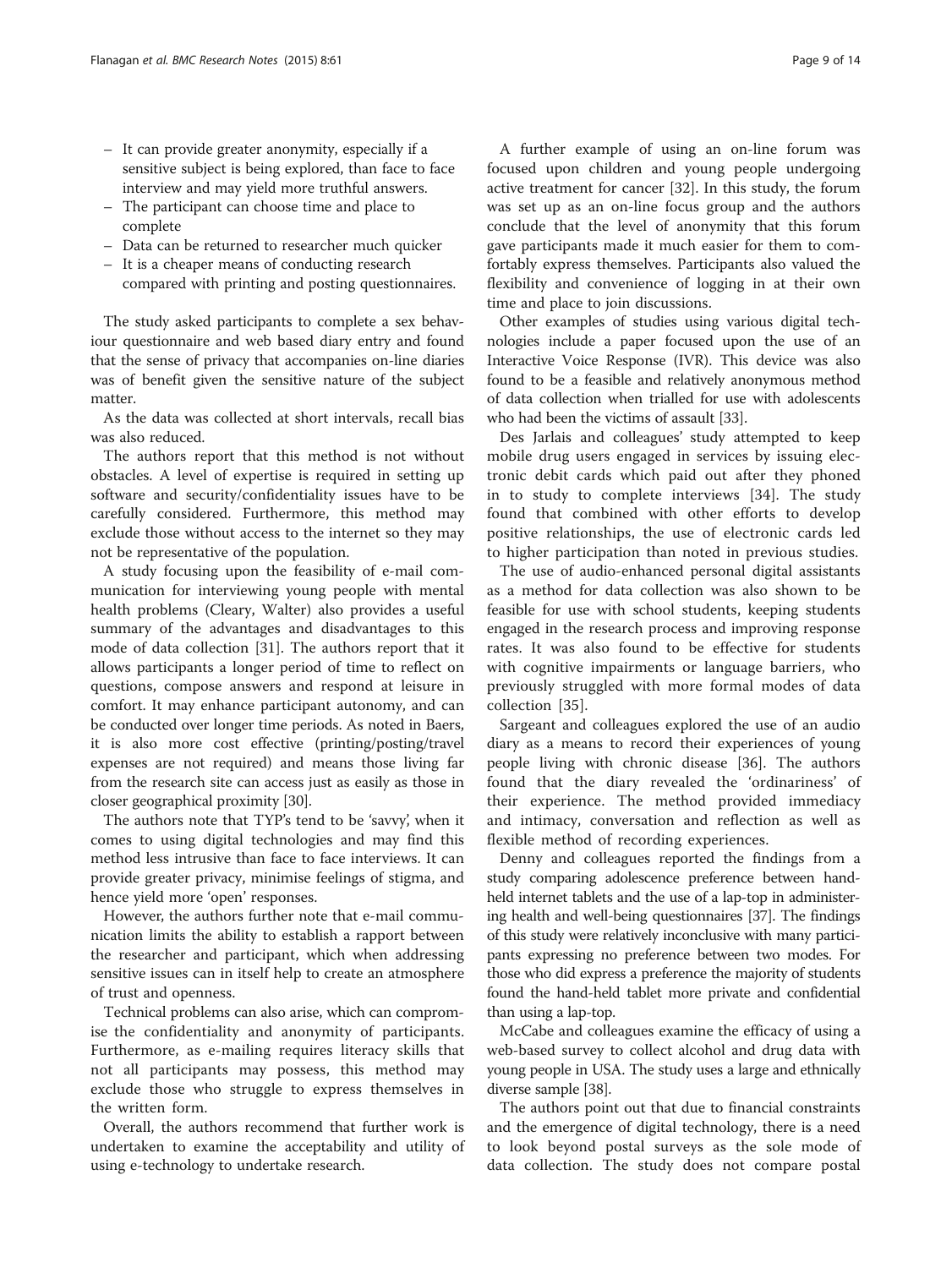and web-based methods but instead it aims to examine the feasibility of implementing a web-based survey approach to collect data in a racially and economically diverse population. The authors report a high response rate - 89%, although they note that the response rate decreased with age. As seen with Baers and Cleary [\[30,31](#page-14-0)], the authors note the advantages of using this method in terms of the good response rate; a fast turnaround in terms of data collection; it yielded high data quality in a potentially sensitive subject area and it was cheaper to administer than more conventional methods.

#### Arts-based research

The benefits of using art as a method of data generation and engagement with young people are described in three papers. Di Gallo and colleagues' paper focuses on the use of art as a way of enhancing communication around the issue of cancer [[39](#page-14-0)]. The authors assert that you cannot always build a trusting or meaningful dialogue with words alone and that drawings may enable children to express feelings without 'giving up resistance' i.e. they may still not want to disclose completely due to the nature of distress the they are experiencing.

The need for greater participation of children and young people in research is expounded by Coad and art can be a rewarding and challenging method of engaging with this group; it is a 'powerful medium through which children can express their views across a wide range of developmental continuim' [[40](#page-14-0)]. Coad provides some useful tips in terms of balancing the 'power' between researcher and participant.

- Adopt role of naïve curiosity open, honest and understanding but not patronising.
- Avoid being judgemental, but accept child's view as different to adults.
- Allow child to present views
- Be creative and flexible to reduce boredom.

Coad and colleagues note that arts-based techniques can be particularly useful when seeking to explore sensitive issues, in this case to assist with familial discussions around rare genetic conditions [[41\]](#page-14-0).

#### Focus groups

Banister et al report the findings from a focus group aimed at investigating adolescent women's health concerns pertaining to relationships (14-19) [\[42](#page-14-0)]. This appeared to be a particularly effective way of data-collection for this group as it was able to harness shared experiences, collective knowledge and expertise between group members. The group setting, the authors note, is congruent with the way women in Western culture have been socialised to understand, communicate and construct meaning lending

complexity and richness to data and 'provides a microcosm of the very social and relational interactions we intended to study.'

Emphasis was also placed upon participants seeing themselves as co-researchers' thus challenging the power imbalance that can arise in a research setting. The groups ran over a period of 18 months, sometimes just 'hanging out' in the local community centre, and this informality seemed to appeal to the particular age range.

Yonekura and colleagues used the forum of a focus group to engage young people in the topic of 'youth values', but also introduced a 'game' element to the proceedings [[43\]](#page-14-0). Participants had to pick out a statement from a bag and attach it to a piece of cardboard labelled with a 5 point likert scale in terms of levels of agreement or disagreement with the statement. Discussions around the choices they made were encouraged and the authors found that the young people valued this aspect of the interaction. It appeared to enhance expression and discussion. The young people felt 'involved' and it appeared to harness a respect for any differing opinions across the group.

#### 'Paper and pencil' versus computer

Five papers compared the use of a web-based computerized method of data collection with the more traditional 'pen and paper' mode of administration.

As part of a study comparing health questionnaire scores obtained via the internet versus scores obtained via 'pen and paper' Mangunkusumo and colleagues found that participants using the internet method for completion rated this method more favourably than those who undertook the 'pen and paper' version [\[44](#page-14-0)]. The internet version also took less time to complete, thus reducing participant burden. Scott-Johnson and colleagues assessed response rates to a health questionnaire depending upon method of administration (webbased vs paper surveys) [\[45](#page-14-0)]. They also found that the web-based method had a better response rate than the 'pen and paper' method. Wu and colleagues found similar response rates in terms of the mode of administration, but there was a higher level of incompleteness in the 'pen and paper' version, suggesting that web-based administration with adolescence may be more amenable to health related research in this population [\[46\]](#page-14-0).

By constrast, two studies comparing the use of the web-based data collection with the 'pen and pencil' found a preference for using the more traditional mode of completion. Beebe and colleagues' study aimed to see how information obtained from an adolescent screening instrument administered in a medical clinic was affected by the data collection methods used [\[47\]](#page-14-0). Participants were asked questions around mental health, sexual experiences, and substance use. The authors found that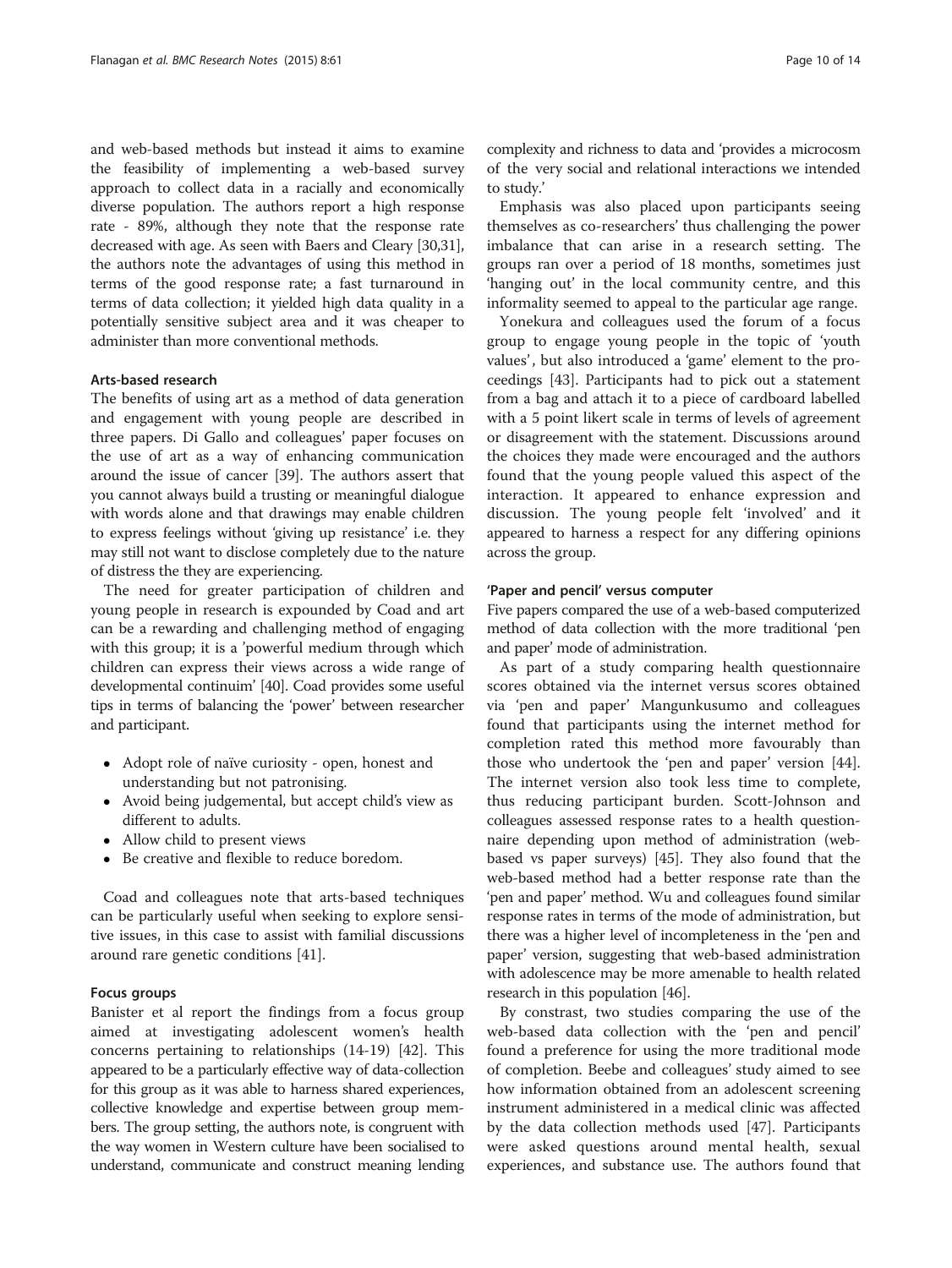participants reporting of risk behaviour was higher on the paper than the computer version, suggesting that respondents felt more comfortable answering questions of a sensitive nature via this method. Wyrick and colleagues compared the bias between web-based and paper and pencil responses to questions related to substance use, again a sensitive subject [\[48\]](#page-14-0). Similarly, this study found higher responses in the 'pen and paper' mode of administration. They found that respondents were more likely to skip questions on the web-based mode of administration, despite the sense that this is the more 'private' method.

#### Questionnaires/interviews

Plummer et al. examined the validity of data collected in relation to sexual behaviour of African adolescents [\[49](#page-14-0)]. The authors found that in-depth interviews appeared to be more effective than self-completion questionnaire and face-to-face questionnaires in promoting honest responses, particularly for female participants. It is plausible that an in-depth interview enables a more nuanced approach to be taken when investigating a sensitive subject like sexuality. Dockrell and colleagues explored the methodological issues when researching with young people around sexual behaviour and perceived risks of contracting HIV and the authors conclude that using multiple modes of assessment (for example questionnaires and open-ended interviews) can be the best approach to gaining robust data [\[50\]](#page-14-0). It is noted that using both modes of administration enables researchers to explore some of the apparent contradictory responses about perceptions of 'risk' behaviours.

Kann et al's study aimed to examine the effect of data collection setting on the prevalence of priority health risk behaviours among adolescents [[51\]](#page-14-0). The authors compared a school based survey with a household survey. The school based survey produced higher prevalence rates than the household surveys and this is accounted for by the increased feelings of privacy, namely privacy from parents, felt in the school. The authors also discuss the advantages and disadvantages of each mode of administration. The school based survey is less expensive and more efficient and can provide young people with an enhanced sense of privacy when compared to the household survey. However, the household survey can gather more information as its completion is not limited by lesson times. It can also provide access to young people not engaged in full-time education.

Jaya and colleagues' study aimed to compare the reports of sexual behaviours given in standard face-to-face interviews with reports given in audio computer assisted self-interviews (ACASIs) and culturally specific interactive interviewing among adolescents in India (aged 15-19) [[52\]](#page-14-0).

The study found that the reporting of sexual behaviours differed according to interview methodology. Boys and

girls both reported more sexual behaviours in the interactive interviews than in face-to-face and the authors conclude that this may be explained by the cultural specificity of the, enabling greater comprehension of the subject matter and research questions.

#### Telephone

Ellen and colleagues compared the response bias associated with telephone survey or in-home self-administered audio computer assisted interview in terms of STD/HIV related risk behaviours [[53\]](#page-14-0). The population were African American adolescents. No differences were observed in terms of perceived comfort, honesty or accuracy in answering questions across the different modes. However, the authors conclude that the telephone, the most economical mode of administration, can be employed without much risk of increasing response bias in terms of assessing risk behaviours.

Kauer and colleagues investigated the utility of using a mobile phone for collecting data about the alcohol use and related mood, stress and coping behaviours of younger adolescent who attended school compared with older adolescents who were working or in tertiary study [\[54](#page-14-0)]. The authors found that mobile phones captured larger amounts and higher quality data, thus suggesting that the mobile phone is an acceptable form of data collection with younger adults. This mode of data collection was found to be particularly useful in capturing data on a daily basis.

This review aimed to explore the range of data collection methods employed to undertake research with CTYPs. It is of note that the majority of studies focused around the utility of collecting data of a sensitive nature whether it be around sexual behaviours and HIV (Wyrick, Plummer, Dockrell, Ellen, Jaya), drug and alcohol use (Des Jarlais, McCabe, Kauer), mental health problems (Cleary), health behaviours (Yonekura) and experience of living with cancer (Tates and DiGallo). The sensitive nature of these topic areas along with the associated issues of adolescence would appear to indicate that methods of data collection that are most amenable and appealing to CTYPs should be employed if researchers are to generate meaningful data around these potentially 'difficult' topics. As stated in the study background, a diagnosis of cancer and the effects of treatment can have a particularly profound effect upon young people. This review aimed to identify the range and utility of data collection methods used for research with young people with a view to undertaking further work to ascertain from young people with cancer how they would most prefer to communicate with researchers about their experience.

Papers were identified if they had a particular focus upon the utility of the methods used. Although a comparatively large number of studies have been undertaken focusing upon CTYPs, the majority of these identified in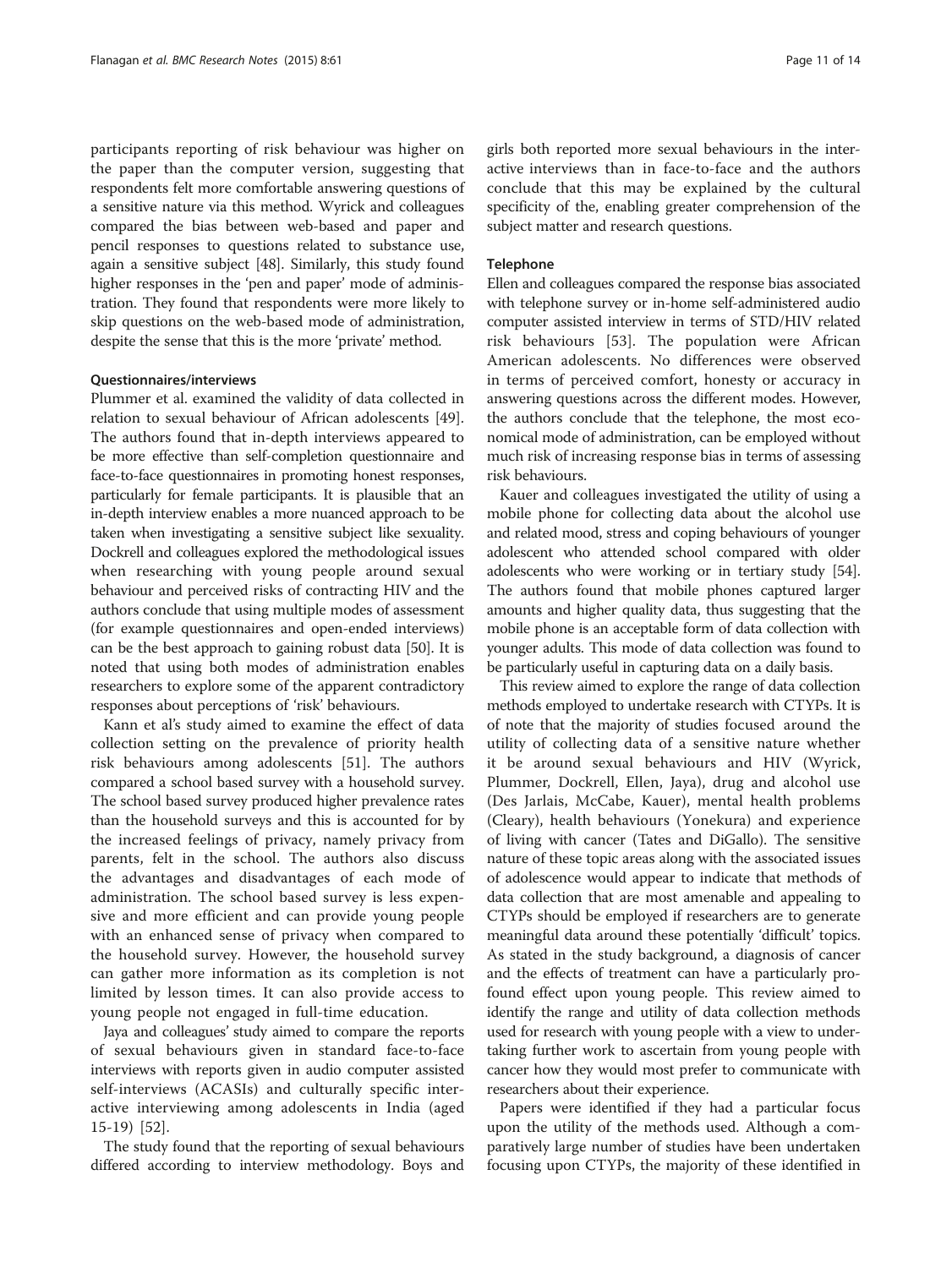the initial searches focused upon the particular study outcomes rather than upon the particular data collection methods employed.

This review presents the findings from a systematic search of the literature pertaining to the data collection methods employed with CTYPs and to provide a narrative summary of the findings from the studies identified.

Due to the heterogeneity of the studies included, the results presented the papers in line with the broad category of the data collection method employed.

Walker and Fargas-Malet both recommend the use of 'prompts' for discussion when working with CTYPs [[19,20\]](#page-13-0). These prompts may be visual, for example, the use of pictures or drawings, or auditory prompts such as stories, or presenting controversial statements to provoke debate and discussion of a topic.

The largest proportion of included papers focused upon the use of digital technologies for research with the population of interest, demonstrating their scope or use and the advantages and disadvantages of their use.

For example, on-line questionnaires can be a more cost-effective method of acquiring large amounts of data [[23,26,27\]](#page-14-0) and a greater sense of anonymity encouraging participants to feel comfortable to disclose their experiences [\[23,26](#page-14-0)]. They can also provide a more representative sample of participants, reaching out to those who may not ordinarily engage in research activity, or who are excluded from mainstream education [\[25\]](#page-14-0). This method of data collection may be particularly useful when exploring subjects of a sensitive nature [[26,34\]](#page-14-0). This makes them particularly amenable for use with CTYPs where the power imbalance between researcher and participant may be more pronounced than between researcher and adult participants. Disclosing sensitive information, for example around sexual behaviours, drug or alcohol use or mental health problems, in a face-to-face setting may prove challenging for a young person who is undergoing the emotional and cognitive challenges that can accompany adolescence [\[10,11](#page-13-0)]. Tates et al's study reported the usefulness of an on-line forum for young people, in this case young people undergoing cancer treatment. The level of anonymity it provided enabled the participants to feel they had a 'safe' platform for disclosure about their fear, anxieties and experiences.

However, as the authors note there can be inherent difficulties in utilising digital technologies for research such as technical difficulties related to software used and the extra caution required in terms of maintaining confidentiality and anonymity. This method may also exclude CTYPs who have limited literacy skills or access to a computer, thus reinforcing inequalities.

Three studies focused upon comparing web-based data collection methods with the more traditional method of 'pen and paper' and found that the web-based format had a better response and completion rate [[40](#page-14-0)-[42](#page-14-0)]. Conversely, two studies comparing these two methods found that the 'pen and paper' method elicited higher levels of disclosure when exploring sensitive topics [[43,44\]](#page-14-0).

Despite these equivocal findings, there is clearly a place for web-based technologies, given their even burgeoning availability and sophistication.

Murthy at al espouses the use of social networking and blogs as a mean of accessing, communicating and 'researching' with CTYPs, especially given their general proliferation amongst the younger generation. Cleary et al also note that CTYPs tend to be more 'savvy' in their manipulation of web-based technologies.

However, Murthy indicates that social networking as a way of undertaking research has its limitations. Despite being able to engage with apparently marginalised groups, it may be more difficult to access a representative sample, which is not an issue for undertaking qualitative research, but may impact upon the results from quantitative studies. The author recommends their use in conjunction with more traditional techniques.

The use of video or web-cam diaries are further cited as suitable method of data collection. When utilised in a paediatric setting to encourage patients to record the 'lived experience' of their illness to send to their clinicians, Murthy notes that the participants felt comfortable in presenting a detailed and intimate insight into the nature and manifestation of their illness [\[23\]](#page-14-0). An on-line diary can also reveal the 'ordinariness' of everyday experiences of living with a chronic disease [\[32\]](#page-14-0).

Other modes of digital technology; mobile phones, audio-enhanced digital assistants and interactive voice response devices were also deemed to be an effective data collection method with this population.

The use of art-based techniques to engage CTYPs in research is shown to enhance the ability for researcher and participant to communicate [\[35\]](#page-14-0) and encourage the expression of the thought, feelings and experiences of the group. The use of art in the research setting can be challenging, but ultimately fruitful and rewarding, enabling a 'dialogue' to be expressed though the medium. It is further noted that this method can generate high quality data, especially when the topic of interest is of a sensitive nature [[36,37\]](#page-14-0).

The relatively traditional modes of data collection focus groups, interviews and questionnaires - can also be utilised in research with CTYPs.

Group discussions can be an appropriate forum to encourage debate and generate ideas. Those taking part can feel they are part of the research process and thus will invest in the sessions. They are also useful in terms of generating relatively large quantities of qualitative data.

Although the use of remote means of data collection (web-based, on-line forums) provide a greater sense of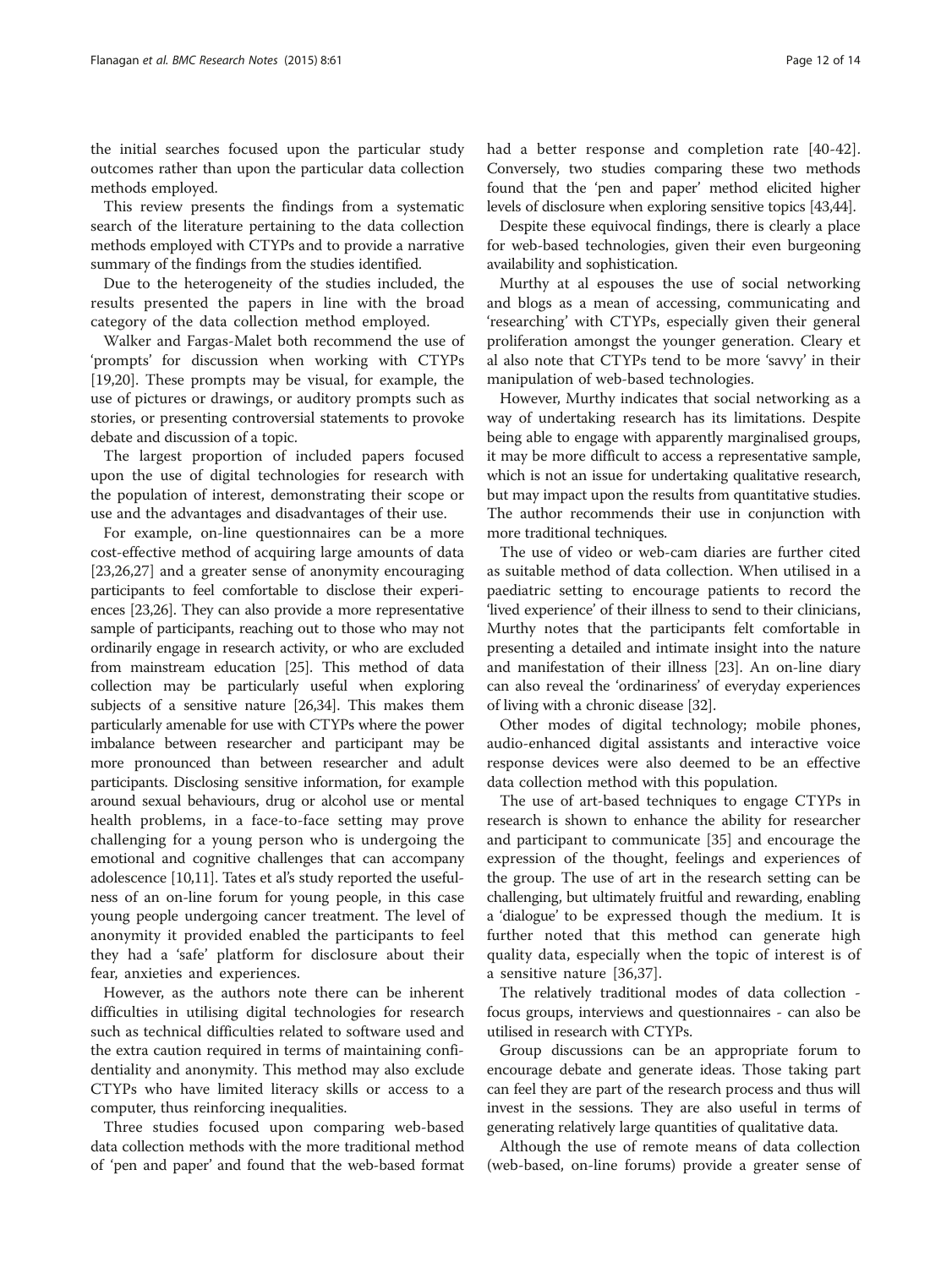<span id="page-13-0"></span>anonymity, encouraging honesty and high levels of disclosure, it is also noted that face-to-face in-depth interviews have the advantage of enabling the researcher to probe participants, and check understanding of the responses and allowing the participant to clarify any points they may make. It could be argued that in this sense, they are able to provide data that enables a more nuanced picture of the phenomena being investigated. Dockrell et al suggest providing a mixed methods approach, using both questionnaires in conjunction with open-ended interviews, can produce high quality, robust data [[46](#page-14-0)].

None of the included papers examined the credibility of the data collected in terms of the particular method employed. For example, none of the papers compared data collected from a focus group setting with the data collected from an on-line forum. As touched upon, it is conceivable that given the sensitive nature of a particular topic, for example exploration of sex and sexual behaviours it is plausible that certain collection methods would invite a more 'honest' response. For example, data collected on this topic from a focus group may be inhibited by the group setting. Participants may feel that they may be judged by other group members and their may be a degree of social acceptability bias in the data collected. This may be particularly pronounced amongst a group of young people. Using anonymous on-line methods of data collection are likely to elicit more candour. This issue of the credibility of data gathered via different collection methods is an important and warrants further investigation.

#### Conclusion

In conclusion, there are a number of data-collection methods, both novel and traditional that can be utilised to generate data when working with CTYPs. They each have their own strengths and limitations as their utility may depend upon such factors as the age range of participants - for example, arts-based methods may be more appropriate to working with a younger age group, and focus groups or digital technologies may be preferable when working with middle and late adolescents.

Given the breadth of data collection methods utilised with CTYP, the next stage of this study will survey teenagers and young people with cancer.

Assessing the available evidence will help inform the next stage of the study which will focus upon teenagers and young people who are living with cancer to ascertain the preferred data collection method with this particular population.

#### Competing interests

The authors declare that they have no competing interests.

#### Authors' contributions

SF, SN, SG and JC contributed to the design of the review. SF drafted the paper. All authors critically revised the article for intellectual content. All authors read and approved the final manuscript.

#### Acknowledgements

This report is independent research arising from a Clinical Lectureship supported by the National Institute of Health Research and Chief Nursing Officer. The views expressed in this publication are those of the author(s) and not necessarily those of the NHD, the National Institute of Health Research or the Department of Health.

#### Author details

<sup>1</sup>The Department of Primary Care Clinical Sciences, The University of Birmingham, B15 2TT Edgbaston, Birmingham, UK. <sup>2</sup>Centre for Children and Families Applied Research, Faculty of Health and Life Sciences, Coventry University, Priory Street, CV1 5FB Coventry, UK.

#### Received: 6 January 2014 Accepted: 13 February 2015 Published online: 01 March 2015

#### References

- 1. Macmillan Cancer Trust. On-line<http://www.macmillan.org.uk/Home.aspx>
- 2. ONS [http://www.ons.gov.uk/ons/rel/vsob1/cancer-statistics-registrations](http://www.ons.gov.uk/ons/rel/vsob1/cancer-statistics-registrations--england--series-mb1-/index.html) england–[series-mb1-/index.html](http://www.ons.gov.uk/ons/rel/vsob1/cancer-statistics-registrations--england--series-mb1-/index.html) April 2012
- 3. ONS Twentieth century mortality. Mortality in England and Wales by age, sex, year and underlying cause: year 2000 update. 2002.
- 4. Pentheroudakis G, Pavlidis N. Juvenile cancer: improving care for adolescents and young adults within the frame of medical oncology. Ann Oncol. 2005;16:181–8.
- 5. Zebrack BJ. Psychological, social, and behavioural issues for young adults with cancer. Cancer. 2011;117(10):2289–94.
- 6. Grinyer A. The biographical impact of teenage and adolescent cancer. Chronic Illn. 2007;3:265–77.
- 7. youthhealthtalk.org 2012 [http://www.youthhealthtalk.org/Teenage\\_Cancer/](http://www.youthhealthtalk.org/Teenage_Cancer/Topic/1182) [Topic/1182](http://www.youthhealthtalk.org/Teenage_Cancer/Topic/1182)
- 8. Enskar K, Carlsson M, Golsater M, Hamrin E. Cancer Nurs. 1997;20(1):23–33.
- 9. Hedstrom M, Skolin I, Von Essen L, Enskar K. Distressing and positive experiences and important aspects of care for adolescents treated for cancer. Eur J Oncol Nurs. 2004;8(1):6–17.
- 10. Hedstrom M, Ljungman G, Essen V. Perceptions of distress among adolescents recently diagnosed with cancer. J Paediatrica Hematol Oncol. 2005;27(1):15–22.
- 11. Dashiff C. Data collection with adolescents. J Adv Nurs. 2001;33(3):343–9. USA.
- 12. Turner-Henson A. Understanding adolescents: a guide for researchers. J Neurosci Nurs. 2005;37(3):164–8.
- 13. Royal College of Paedriatics and Child Health: Ethics Advisory Committee. Guidelines for the ethical conduct of medical research involving children. Arch Dis Child. 2000;82:177–18.
- 14. Parahoo K. Nursing research; principles, process and issues. 2nd ed. Basingstoke: Palgrave; 2006.
- 15. Society for Adolescent Medicine. Guidelines for adolescent health research. J Adolesc Health. 2003;33:396–409.
- 16. Gibson F, Aldis S, Horstman M, Kumpunen S, Richardson A. Children and young people's experiences of cancer care: a qualitative research study using participatory methods. Int J Nurs Stud. 2010;47(11):1397–407.
- 17. Fox FE, Morris M, Rumsey N. Doing synchronous online focus groups for young people: methodological reflections. Qual Health Res. 2007;17:539–47.
- 18. Buchwald D, Scantz-Laursen B, Delamar C. Video diary data collection in research with children: an alternative method. Methods: International Journal of Qualitative; 2009. p. 8(1).
- 19. Clark A, Moss P. Listening to young children: the mosaic approach. London: Joseph Rowntree Foundation/National Children's Bureau; 2001.
- 20. Walker S. Consulting with children and young people. 2001. Inter J Children's Rights. 2001;9:45–56.
- 21. Fargas-Malet M, McSherry D, Larkin E, Robinson C. Research with children: methodological issues and innovative techniques. J Early Child Res. 2010;8:175–92.